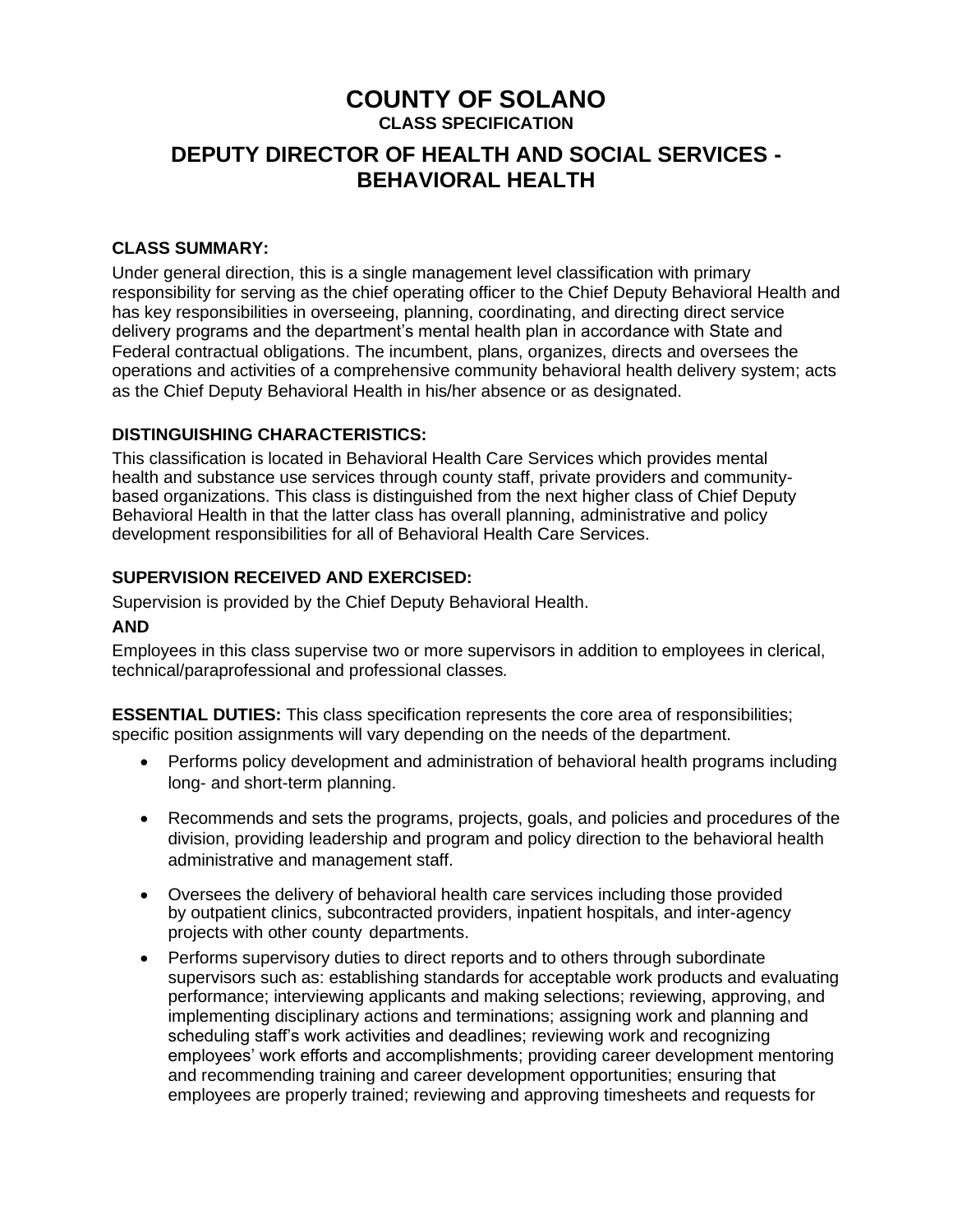leave; and supporting and ensuring compliance with County and Department policies and procedures including those related to equal opportunity and to safety.

- Oversees and creates linkages among the departments consolidated core administrative functions such as Quality Improvement/Quality Management, Information Systems, and Financial Services.
- Coordinates and maintains accountability on shared intra-agency responsibilities including, but not limited to, compliance, beneficiary, performance management, audits, appeals, budget, provider rate setting, claims payment, reconciliation systems information management and reporting and location data systems activities.
- Serves as the Chief Deputy Behavioral Health in his/her absence or when designated and represents Behavioral Health in collaboration with other County agencies/departments and with various public and private agencies as well as Federal and State organizations.
- Integrates and develops continuity of care across Behavioral Health operational units, including program development and system wide planning.
- Negotiates and manages contracts and program service agreements.
- Provides direction regarding the allocation of available funds for both County-operated and contract provided services.
- Responsible for involving the Mental Health Board, Alliance of Drug and Alcohol Providers (ADAP), Stakeholders Committee, Family/Consumer Leadership, community and consumers in behavioral health care system design, education and training.
- Provides leadership and oversight for the implementation of Affordable Care Act and other key healthcare reform initiative into service delivery operations.
- Reviews, monitors and interprets proposed legislation and changes in laws and regulations; and assures administrative compliance with applicable federal and state laws and regulations.
- Responds to public and news media inquiries concerning Behavioral Health Care Services policies, operations and services.
- Serves on a variety of committees and task forces; attends meetings and makes presentations as required.
- Prepares a variety of correspondence, narrative and statistical reports, information for the Board of Supervisors, program documentation, policies, procedures and other written materials.
- Attends Agency and other County meetings on behalf of the department.

# **EDUCATION AND EXPERIENCE:**

**Education:** Master's degree in social work, psychology, hospital administration, public health administration, public health or counseling; or doctorate in psychology (PhD, PsyD); or medical degree with training in psychiatry.

#### **AND**

**Experience:** Four years of leadership in behavioral health or related human services including experience in development of programs; evaluation of program effectiveness; team building, policy development and fiscal oversight.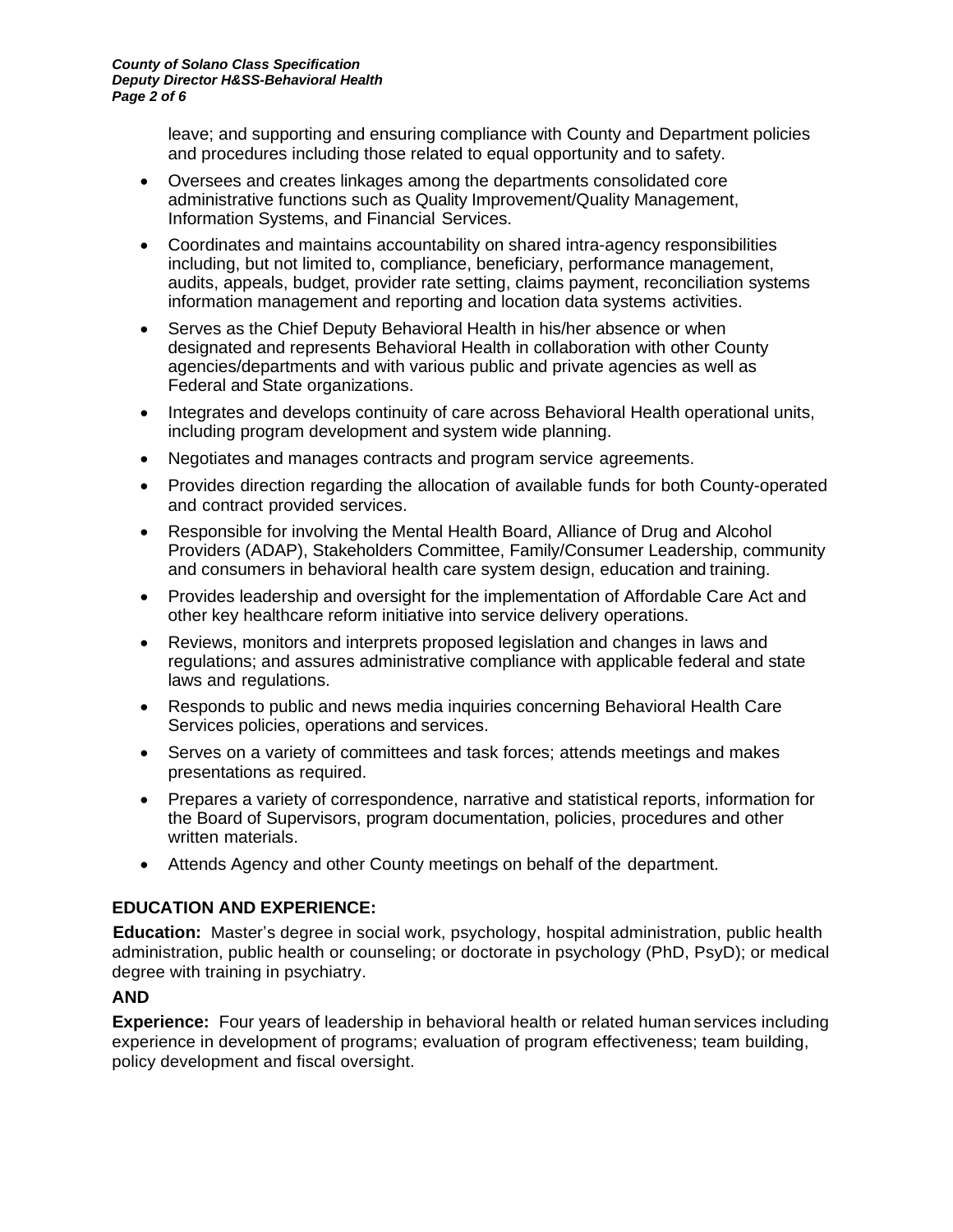# **LICENSING, CERTIFICATION AND REGISTRATION REQUIREMENTS**:

In accordance with Title 9, Section 620 of California Code of Regulations, one or more of the following clinical licenses is preferred for this position:

- Physician and Surgeon license issued by the State Board of Medical Quality Assurance
- Clinical Psychologist license issued by the California Board of Psychology
- Clinical Social Worker license issued by the California Board of Behavioral Science **Examiners**
- Marriage and Family Therapist license issued by the California Board of Behavioral Science Examiners
- Registered Nursing license issued by the California State Board of Registered Nursing in conjunction with possession of a Master's degree in psychiatric or public health nursing

Refer to Title 9, Section 620 of California Code of Regulations.

Additionally, one or more of the following clinical licenses is qualifying for this position:

- Nurse Practitioner license issued by the California State Board of Registered Nursing
- Public Health Nursing Certificate issued by the California State Board of Registered Nursing
- Licensed Professional Clinical Counselor license issued by the California Board of Behavioral Science Examiners

Applicants are required to possess a valid California Driver's License, Class C.

#### **REQUIRED KNOWLEDGE, SKILLS AND ABILITIES:**

#### **Knowledge of:**

- Principles and practices of behavioral health program design, planning, quality improvement and state and federal laws and regulation governing the mental health plan contract with the Department of the State of California.
- Mental health, social work practice and principles and how to apply them within complex systems both at a high organizational level and at the client/family level.
- Policy matters that impact behavioral health practices and the ability to operationalize policy as needed to change delivery of services; awareness of upcoming legislation that could impact service delivery priorities and legislation that brings new requirements to the behavioral health division.
- Principles and practice of both clinical and administrative supervision related to behavioral health care.
- Required service obligations for mental health and substance use disorders as outlined in DHCS contracts and associated regulations in Code of Federal Regulations, Continuum of Care, Welfare & Institutions Code.
- Principles and practices of budgeting, supervision and administration of public behavioral health services, or knowledge derived from a system of comparable complexity and mission.
- Principles and practices of supervision, leadership, motivation, team building, organization, training, and conflict resolution.
- Evidence-based best practices, peer-provided services, professional program and service delivery standards.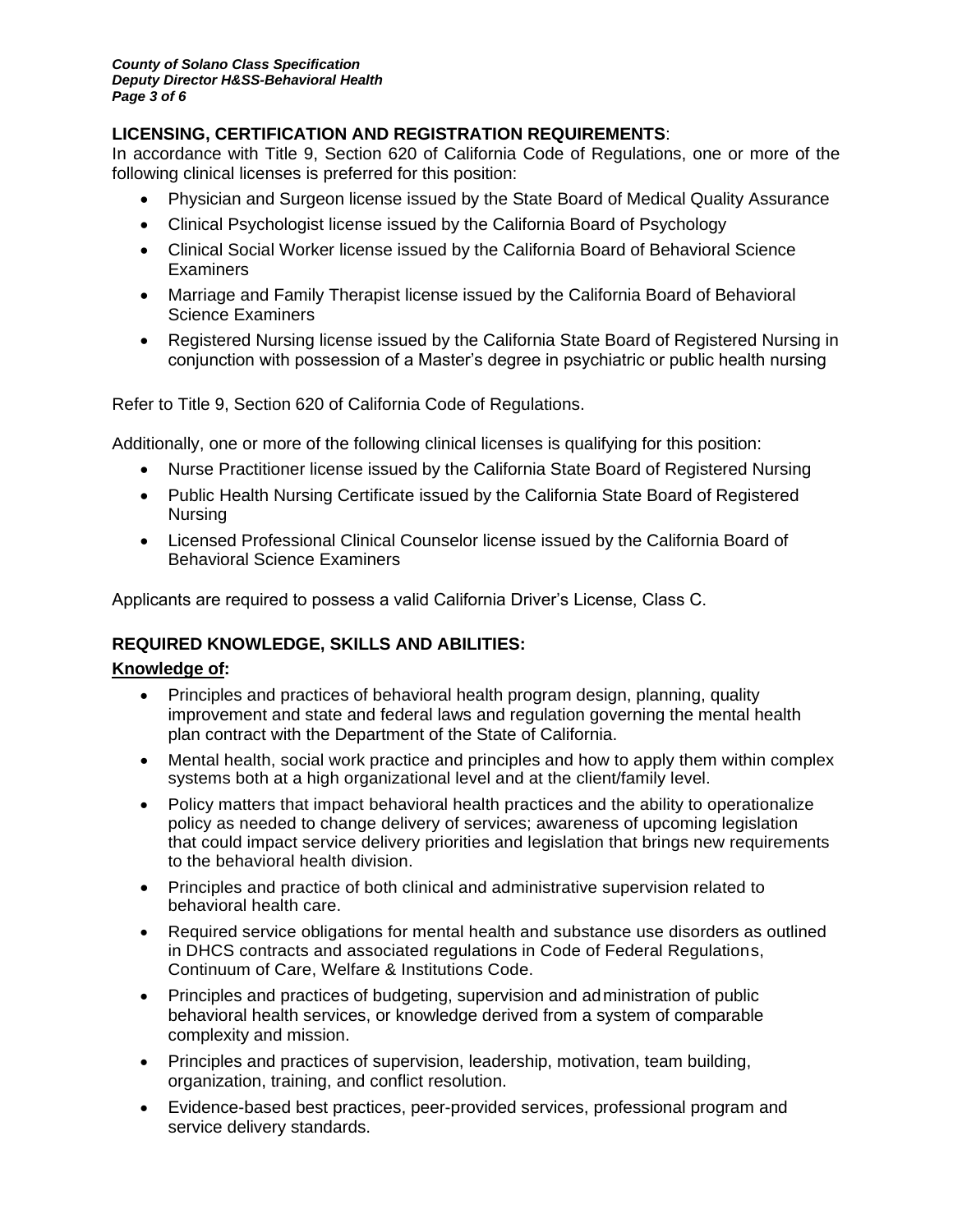- Federal, State and local regulations and requirements as they relate to behavioral health care services.
- Current trends in behavioral health care administration and service delivery.
- Methods and techniques of professional networking and interagency liaison.
- Program integration methods of determining and communicating community behavioral health needs.
- Clinical concepts and treatment modalities for the broad range of substance use/mental disorders.
- How behavioral health interfaces with other health care sectors.
- Public information dissemination techniques
- Computer applications and equipment related to work.

# **Skill and/or Ability to:**

- Plan, organize, and implement direct comprehensive public behavioral health services within professional standards, legal requirements, and financial constraints.
- Apply knowledge in sensitive situations to resolve conflicts between agencies, staff, or public.
- Implement and oversee change management processes.
- Evaluate and define community public health needs and assist in developing costeffective proposals to address those needs both locally and regionally.
- Analyze problems and data to identify alternative solutions, project consequences of proposed actions and implement recommendations in support of goals.
- Understand, research, interpret and explain laws, regulations and policies governing behavioral health program operations.
- Supervise the work of others engaged in behavioral health management and administrative activity; supervise psychiatrists, clinicians, other medical personnel, and support staff.
- Develop goals and objectives and evaluate program effectiveness.
- Identify and analyze administrative/problems and implement operational changes.
- Make decisions and independent judgments; project consequences of decisions; meet critical deadlines.
- Determine the appropriate course of action in emergency or stressful situations.
- Understand program objectives in relation to departmental goals and procedures.
- Secure cooperation and teamwork among professional and/or support staff.
- Coordinate and integrate various program components into a cohesive and effective service delivery system.
- Conduct liaison and community relations activities.
- Establish and maintain cooperative working relationships.
- Communicate effectively both verbally and in writing.
- Work with various cultural and ethnic individuals and groups in a tactful and effective manner.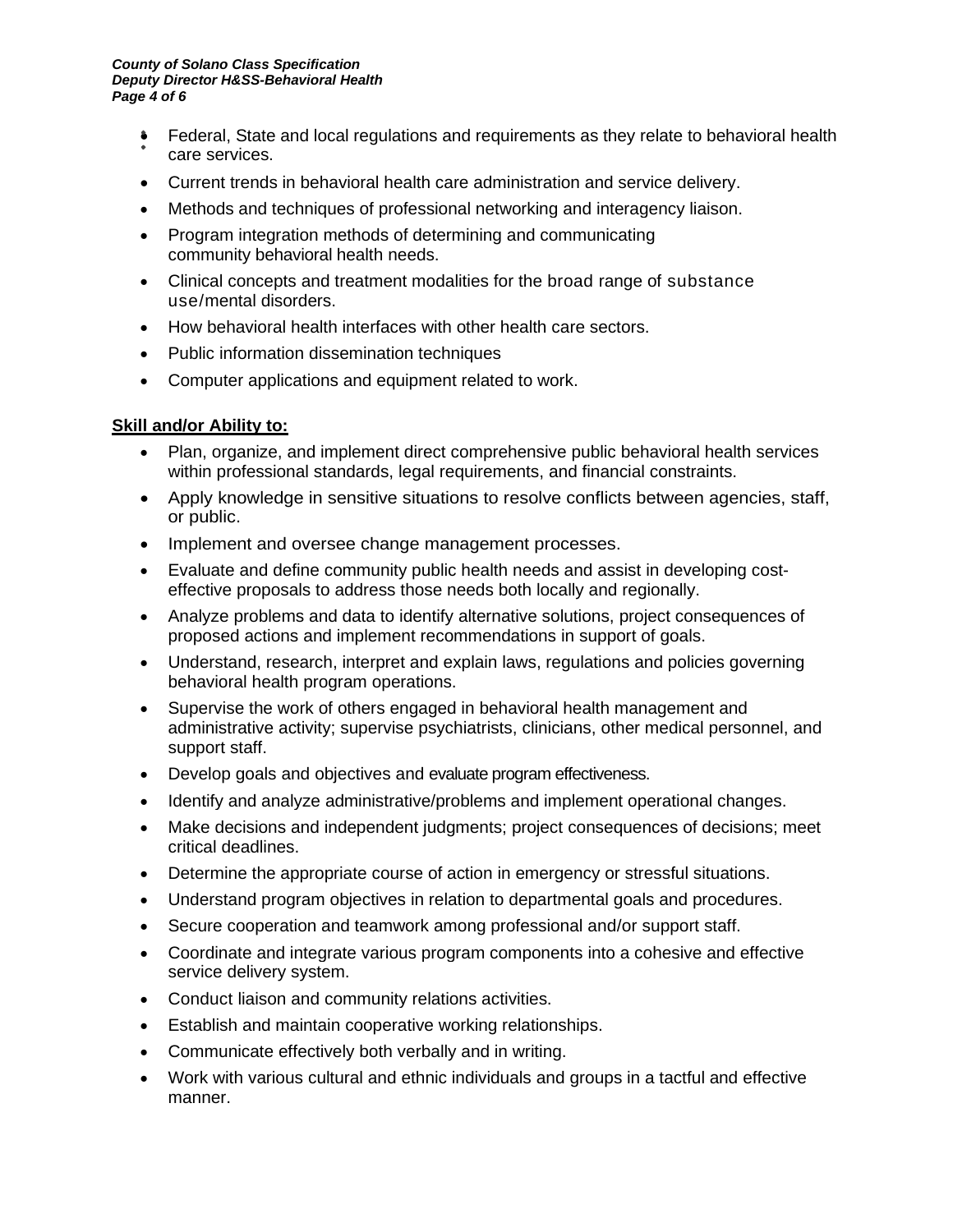• Understand and work with consumer advocacy and patient advocacy groups and policy platforms.

#### **PHYSICAL REQUIREMENTS:**

- Mobility and Dexterity: Positions in this class typically require stooping, kneeling, reaching, occasional standing, occasional walking, pushing, pulling, fingering, grasping, feeling (i.e. sense of touch), and repetitive motion.
- Lifting, Carrying, Pushing and Pulling: Employees in this class exert up to 10 pounds of force occasionally and/or a negligible amount of force frequently or constantly to lift, carry, push, pull or otherwise move objects.
- Vision: Positions in this class require the employee to have close visual acuity, with or without correction, to prepare and analyze data and figures, transcribe, view a computer screen, read, etc. **AND,** Positions in this class also requires employees to have depth perception in order to operate a motor vehicle.
- Hearing/Talking: Positions in this class require the employee to perceive the nature of sounds at normal speaking levels with or without correction, and have the ability to receive detailed information through oral communication. Positions in this class require the employee to express or exchange ideas by means of the spoken word.

# **WORKING CONDITIONS:**

• Office Work: Employees in this class will most often be working in an office setting.

#### **OTHER REQUIREMENTS:**

- Background Checks: The County may conduct a background check and a reference check on candidates prior to appointment to a position within this class. The background check may include the State of California Department of Justice, the Federal Bureau of Investigation (FBI), the Child Abuse Central Index (CACI), and criminal checks in any City/County where the applicant has lived, worked or gone to school.
- Independent Travel: Incumbents may be required to travel independently, for example, to perform work at other work sites, to attend meetings with other County employees, to attend meetings with community organizations, etc. Hours of Work: Incumbents may be required to work weekends, holidays, irregular hours, on-call, and after normal business hours.
- Child Abuse Reporting: Selectees for employment must, as a condition of employment, sign a statement agreeing to comply with Sections 11165.7 and 11166 of the California Penal Code relating to child abuse reporting.
- Elder Abuse Reporting: Selectees for employment must, as a condition of employment, sign a statement agreeing to comply with Section 15630 of the California Welfare and Institutions Code relating to elder abuse reporting.

Kimberly Williams

# **Director of Human Resources**

• Date Approved by the Director of Human Resources: July